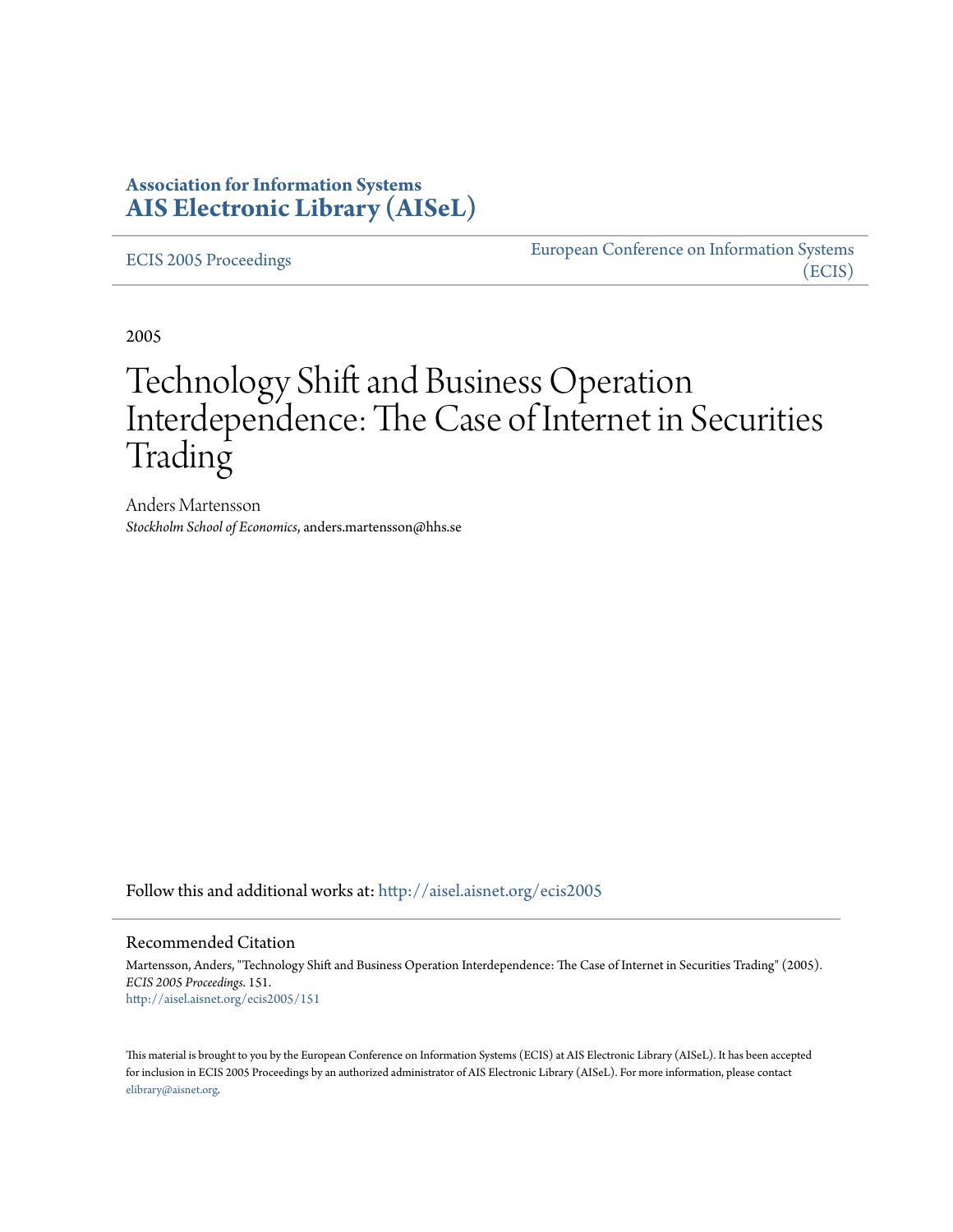## TECHNOLOGY SHIFT AND BUSINESS OPERATION INTERDEPENDENCE: THE CASE OF INTERNET IN SECURITIES TRADING

Mårtensson, Anders, Stockholm School of Economics, P.O. Box 6501, SE-11383 Stockholm, Sweden, anders.martensson @hhs.se

### Abstract

*Companies today use IT extensively, especially so in the financial industry. This makes managing technology an important management issue. When new technologies arrive managing technology shifts prudently becomes vital for gaining or sustaining competitive advantages. This paper addresses the interdependences between such technology shifts and the business operations by using the world wide web and securities trading as an example.* 

*The first main argument made in the paper is that characterizing technology shifts as such is less fruitful than relating the technology shift to the business of the adopting company. What is a disruptive technology to one company may well be a sustaining technology to the next, even when the companies are by many standards quite similar.* 

*The second argument made builds on a proposed distinction between the technology provider and the technology consumer roles and states that adopting certain technologies implies becoming a technology provider. It is illustrated how this adds an extra level of difficulty to technology adoption as one's business operations is extended to incorporate this new role. Hence, a technology shift may not only change the current business operations of a company, it may induce changes in what business the company actually conducts.* 

*Keywords: technology shifts, innovation, securities trading*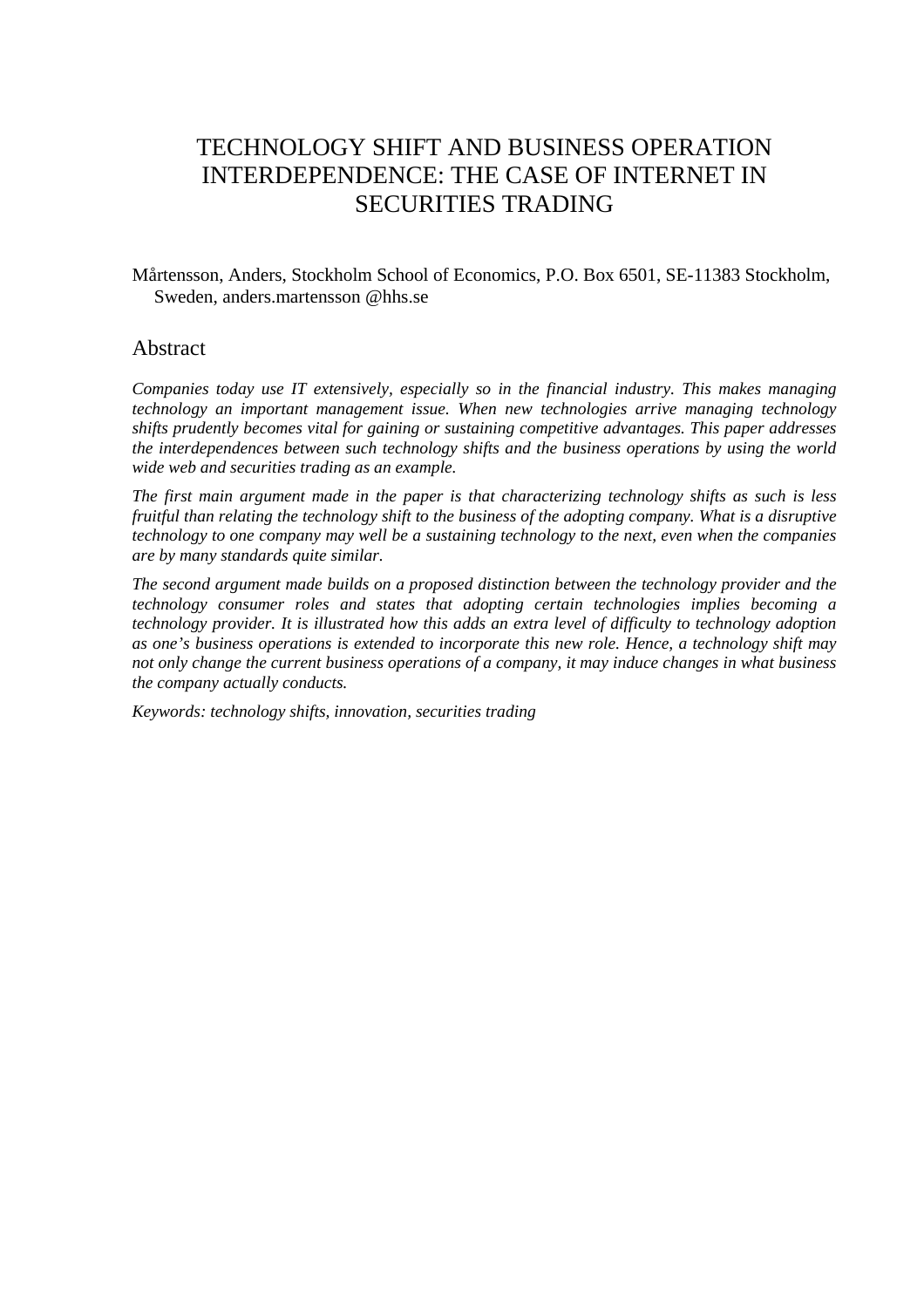### **1 INTRODUCTION**

The financial industry has been dependent on information technology (IT) for a long time (Garbade  $\&$ Silber 1978) and still is (e.g. Evans & Wurster 1999). The importance of IT as a source for competitive advantage is well documented (McKenney & Copeland & Mason 1997). This is especially true for the transaction-intensive securities-trading branch of the industry. For instance, brokerage firms and exchanges interact in very intricate ways that are extremely technology dependent. It has been reported that securities trading firms spend about 20 percent of their total outlays on IT and trading desks as much as 50% of their revenue on IT (Dewan & Mendelson 1998).

The financial industry in general, and securities trading specifically, have been heavily affected by the Internet in terms of the world wide web, which has changed the basis of competition (Evans  $\&$ Wurster 1999). In this paper the more specific example of the world wide web and its impact on the securities trading industry is discussed.

The rapid technology development causes significant challenges – what is state of the art today may be obsolete tomorrow. One important aspect of technology development is technology shifts, which will be discussed in this paper. The paper starts out by discussing the concept of technology shifts and how such shifts can affect market structures. The importance of the distinction between technology providers and technology consumers is then argued and illustrated using four brokerage firms. The specific example of the world wide web is then investigated before the paper ends with a discussion on the interdependence between technology shifts and business operations.

### **2 INNOVATIONS AND TECHNOLOGY SHIFTS**

### **2.1 Different Views on Technology Shifts**

A traditional distinction between different technology shifts is between radical and incremental shifts (e.g. Utterback 1994, Henderson 1993). Radical innovation means *"change that sweeps away much of a firm's existing investment in technical skills and knowledge, designs, production technique, plant, and equipment"* (Utterback 1994, p. 200). Henderson and Clark (1990) argue that the distinction between incremental and radical innovation is incomplete. Instead, they stress the importance of the degree of architectural innovation, which deals with reconfiguration of established systems, where the existing components are linked together in new ways, see Figure 1.

|                                          |           | <b>Core Concepts</b> |            |  |
|------------------------------------------|-----------|----------------------|------------|--|
|                                          |           | <b>Reinforced</b>    | Overturned |  |
| Linkages<br>between Core                 | Changed   | Architectural        | Radical    |  |
| <b>Concepts and</b><br><b>Components</b> | Unchanged | Incremental          | Modular    |  |

*Figure 1. A Framework for Defining Innovation (Henderson & Clark 1990)* 

Another approach to technology shifts, the concepts of sustaining and disruptive technologies, is introduced by Bower and Christensen (1995) and is discussed in greater detail by Christensen (1997). Sustaining technologies are characterized by improving "*the performance of established products,*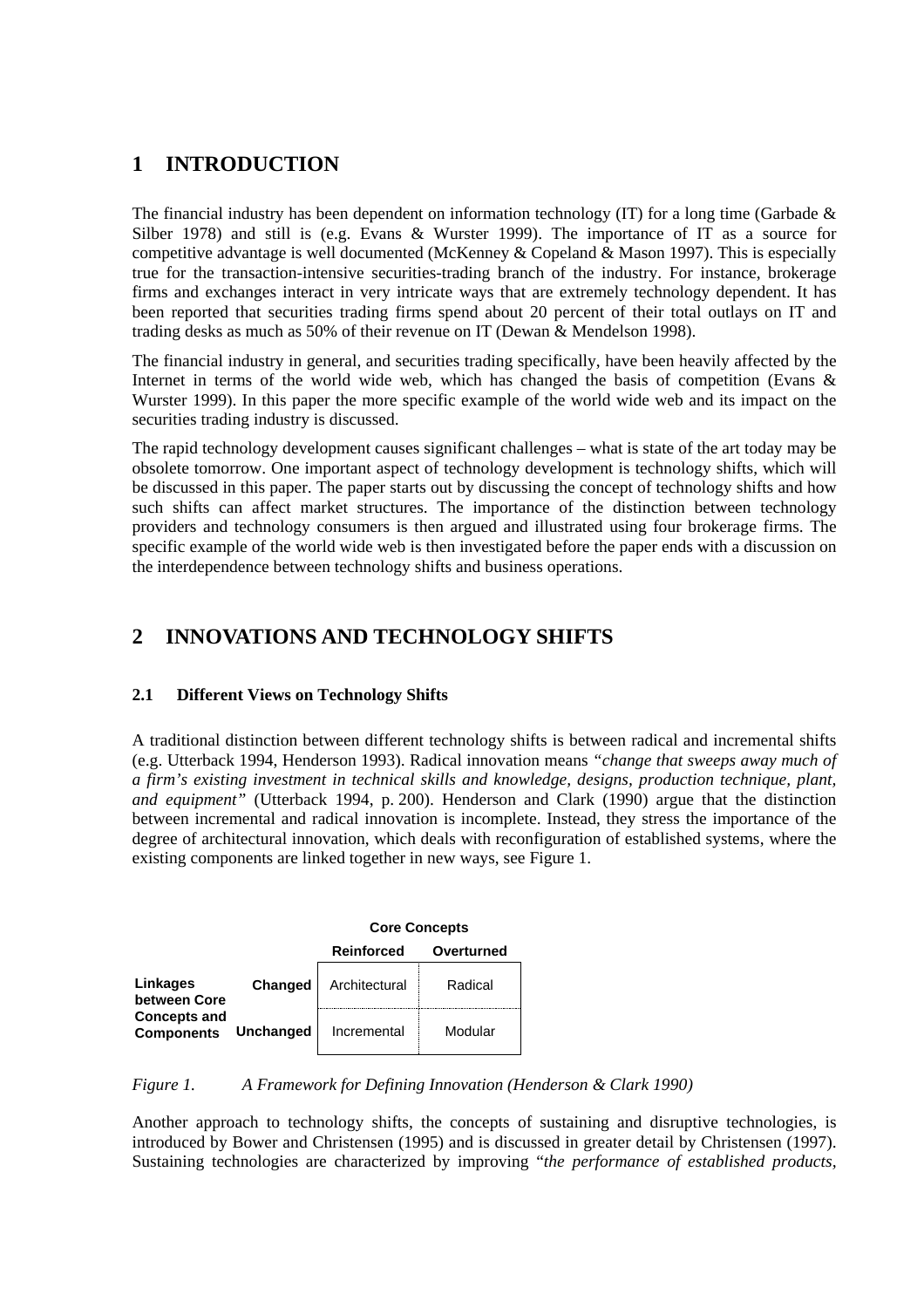*along the dimensions of performance that mainstream customers in major markets have historically valued*" (Christensen 1997, p. xv). Thus, they tend to provide the customer with "more-of-the-same" regardless of how radical changes they may introduce. Disruptive technologies, on the other hand, have a different value proposition, offering new features that are compelling to a new group of customers. Often such technologies are weaker in other, traditionally valued, dimensions. Typically, products based disruptive technologies are "*cheaper, simpler, smaller and, frequently, more convenient to use*" (Christensen 1997, p. xv). A common trait for disruptive technologies is that the mainstream customers on a market often do not adopt them. Instead the technologies appeal to small special segments, or even completely new sets of customers, which were not attracted enough by the sustaining technology to bother to enter the market.

It is important to note that sustaining technologies can be either radical or incremental in nature. Thus, there is no direct mapping between sustaining and incremental technology shifts as one may be led to believe. The important difference between the sustaining and the disruptive technology lies in their value propositions, and not, as in the case with radical and incremental shifts, in how something is achieved.

Chandy and Tellis (1998) provide an even wider perspective on a product level as they identify the two dimensions technology and markets, see Figure 2. Technology, operationalized as "Newness of Technology", determines to what extent the technology used in the product differs from prior technologies. Market, operationalized as "Customer Need Fulfillment per Dollar", determines whether the new product fulfills key customer needs better than prior products, i.e. the customer or user is explicitly included in the discussion of the technology shift.

|                                        |      | <b>Customer Need Fulfillment</b><br>per Dollar |                        |  |
|----------------------------------------|------|------------------------------------------------|------------------------|--|
|                                        |      | High<br>Low                                    |                        |  |
| <b>Newness of</b><br><b>Technology</b> | High | Technological<br>breakthrough                  | Radical<br>innovation  |  |
|                                        | Low  | Incremental<br>innovation                      | Market<br>breakthrough |  |

*Figure 2. Types of Product Innovations (Chandy & Tellis 1998)* 

To sum up, there are different ways of characterizing technology shift. Where the incremental – radical distinction (Utterback 1994) focuses on the technology per se, the sustaining – disruptive distinction (Christensen 1997) discusses the value proposition of the technology. Chandy and Tellis (1998), finally, includes customer need fulfillment when discussing technology shifts. We will now turn to discussing technology shifts from a market impact perspective.

### **2.2 Market Impact of Technology Shifts**

History has numerous examples (Clemons & Croson & Weber 1996, Cooper & Schendel 1976, Rosenbloom & Christensen 1998) of dominant companies losing their position when a new technology arrives. In every technology shift, two distinct perspectives can be discerned in a market, that of the inventor, or early adaptor, and that of established companies, the incumbent. In technology shifts that bring an end to the prevailing technology, established companies have shown a striking inability to survive. Christensen and Rosenbloom (1995) claim that most studies explain incumbents' problems in terms of the magnitude of the technological change and existing organizational dynamics. In their study, Christensen and Rosenbloom (1995) add the value network of the incumbents where value network refers to *"the context within which the firm identifies and responds to customers' needs,*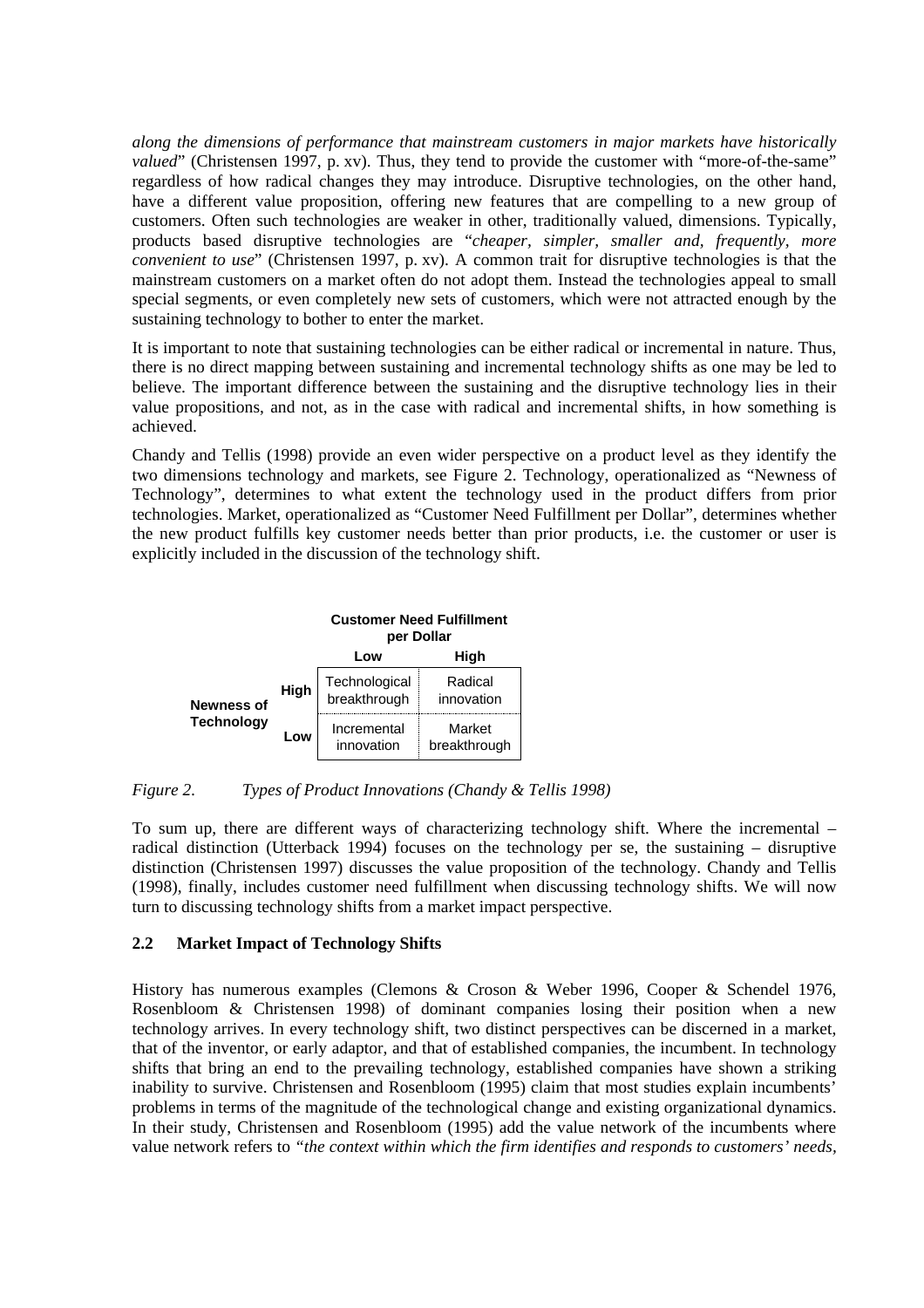*procures inputs and reacts to competitors"* (Christensen & Rosenbloom 1995, p. 234). In fact, listening too much to existing customers and their needs is a key factor when it comes explaining why disruptive technologies are difficult to handle for incumbents (Christensen & Bower 1996).

The prevalent opinion is that *"established firms are likely to dominate incremental innovation, while entrants are likely to dominate radical innovation"* (Henderson 1993, p. 252). Channon (1998) argues that in the financial services industry, IT-induced change often has been "*pioneered by either new entrants or by maverick operators within the industries concerned*" (p. 197). Furthermore, he notes that "*strategic advantage has often been attained by first movers who have gained positions of competitive advantage whilst scarcely being observed by traditionalists*." (Channon 1998, p. 197). On the other hand, Pennings and Harianto (1992) argue that accumulation of technological experiences is conducive to innovation, after having studied the propensity of organizations in the financial services industry to adopt technological innovations. Their finding speaks in favor of established firms.

Rosenbloom and Christensen (1998) investigate this further by studying where existing companies usually go wrong. Their conclusion is that it is not primarily an inability to adopt new technology, but rather an inability to change business strategy. Companies comfortable in a value network with existing relations to suppliers and customers rather naturally run into problems when new technologies force them to question this network. Contrary to mainstream research they claim that the *"intrinsic technological difficulty or riskiness"* (Rosenbloom & Christensen 1998, p. 233) does not affect the existing company's ability to survive the shift.

Somewhat to their surprise Cooper and Schendel (1976) find that incumbents make substantial commitments to old technology, even when sales has already started to decline. They refer this back to the decision makers, as they note that not only the existing technology grows old, but also the skills and positions of influence. Adoption tends to be delayed because managers lack the background to comprehend new technologies (Morgan & Daniels 2001). Of course, that it is not optimal for incumbents to lag behind new entrants is not self evident (cf. Ghemawat 1991).

Day and Schoemaker (2000) contrast incremental innovations with emerging technologies. The latter denotes technologies that *"have the potential to create a new industry or transform an existing one"* (Day & Schoemaker 2000, p. 2) or more precisely technologies where *"(1) the knowledge base is expanding, (2) the application to existing markets is undergoing innovation, or (3) new markets are being tapped or created."* (Day & Schoemaker 2000, p. 2).

New technologies can also be a tool for affecting market structure. While being market-driven means taking market structure and behavior as given, driving markets mean shaping or affecting market structure and behavior (Jaworski & Kohli & Sahay 2000). There is an important distinction to be made between meeting existing demands and pursuing new business opportunities (cf. Slater & Narver 1998). Listening to existing customers and providing even better sustaining solutions is an example of being market-driven while disruptive technologies are associated with driving markets. Combining this with Christensen and Rosenbloom (1995) and Christensen and Bower (1996) would suggest that new entrants (being more likely to make use of disruptive technologies) are more likely to drive markets than incumbents, who are instead more likely to be market-driven, listening to their existing customer base.

#### **2.3 Introducing Technology Providers and Technology Consumers**

Technology shifts also relates to the concepts of innovation and adoption. Typically, a new technology will be considered an innovation to the company coming up with it while a company making use of the innovation is an adopter. However, the latter will however be an innovator in the business where the technology is deployed.

Robey (1986) describes three different types of innovations:

*New products*, meaning the development of new products offered to external customers.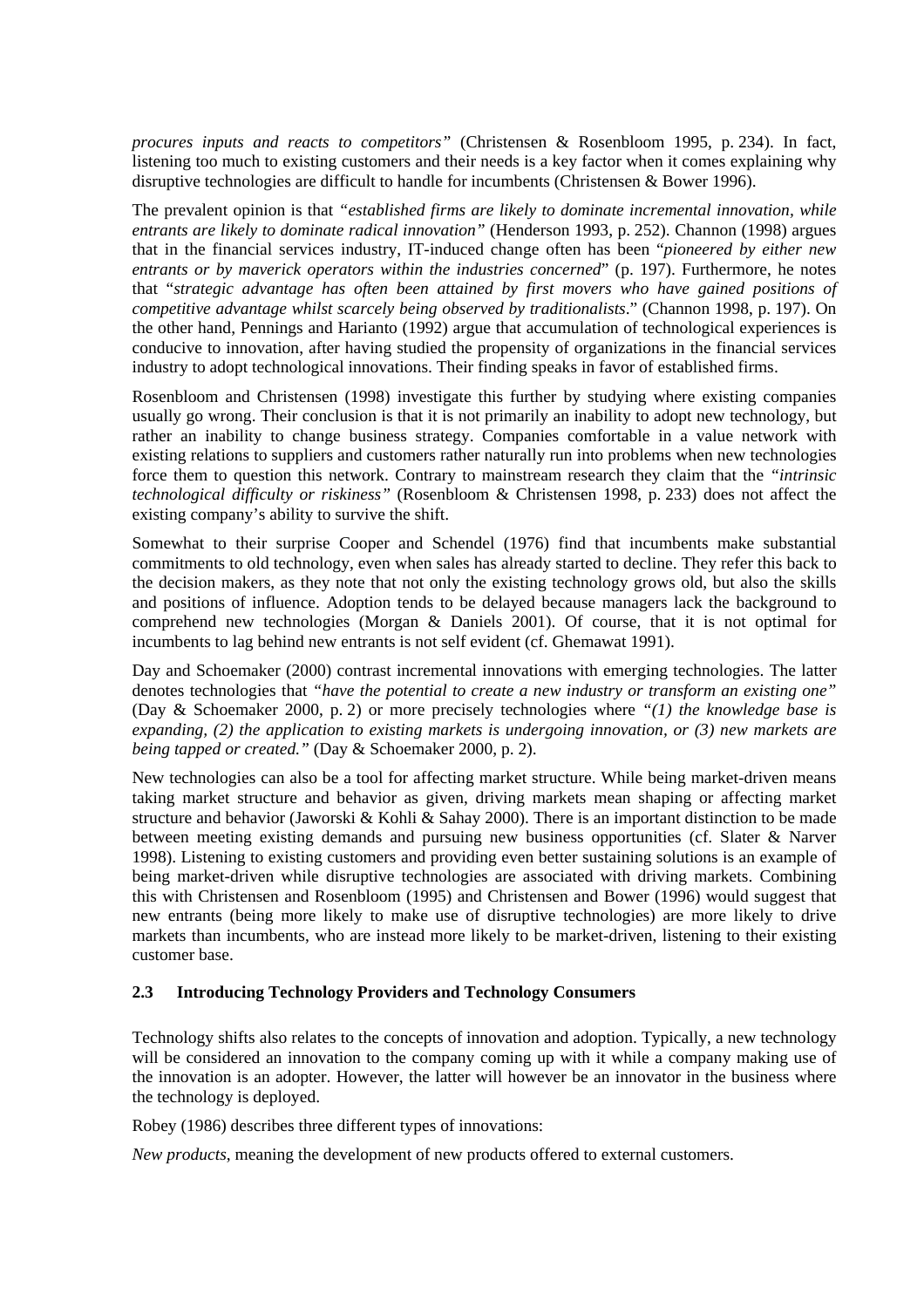*Administrative innovations*, including changes to an organization's structure or processes.

*Technical innovations*, involving changes to the organization's technology work process.

A distinction can be made between the first, new products, and the two latter, administrative and technical innovations. The first targets innovations provided by a company *for its customers*. The latter two target innovation aimed at internal use, which of course in the end hopefully will benefit the customer in terms of lower prices and higher quality.

Abernathy and Utterback (1978) provide another perspective by distinguishing between *Product Innovations* and *Process Innovations*. Thus, they emphasize the difference between the new product or technology per se, and how it can be used in some business process. In contrast to product innovation, process innovation brings with it issues such as implementation and organizational change. IT applications do not fall easily into either category. In a sense it is a Product Innovation, but its usage leads to Process Innovation.

Thus, a distinction can be made between acting as a *technology provider* and as a *technology consumer*, see Figure 3. "Acting as" are key words, as naturally a company can act both as a technology provider and a technology consumer. A similar approach is suggested by Balcer and Lippman (1984), who use the terms adoption (demand) and creation (supply). In Abernathy and Utterback's (1978) terminology, product innovation is typically done by a technology provider while process innovation is done by a technology consumer.



*Figure 3. Technology Transfer between Provider and Consumer* 

The innovator – adopter, or provider – consumer, relationship is tied to a specific technology. The consumer will always be the adopter of the technology, but can also be an innovator in how the technology is deployed.

### **3 ILLUSTRATING THE TECHNOLOGY PROVIDER AND CONSUMER ROLES**

To illustrate the technology provider and consumer roles, examples from four anonymous mini cases will be used. All case companies are brokerage firms and the main data-collection tool was interviews. In total forty interviews were carried out covering in each company the IT department, the business organization and top management. All interviews lasted between 45 minutes and two hours and 45 minutes and were semi-structured in nature (Rubin & Rubin 1995). As qualitative research interviews they were characterized by a limited degree of structure imposed by the interviewer, open questions and a starting point in real-life stories rather than abstractions and general opinions (King 1994). The complete case studies are reported in Mårtensson (2003).

Some main characteristics of the four anonymous case companies are presented in Table 1 below, where *Market segment* and *Employees* describe the companies as such, while *IT portfolio characteristics* and *Prominent applications* provide a very brief overview of their respective IT portfolios.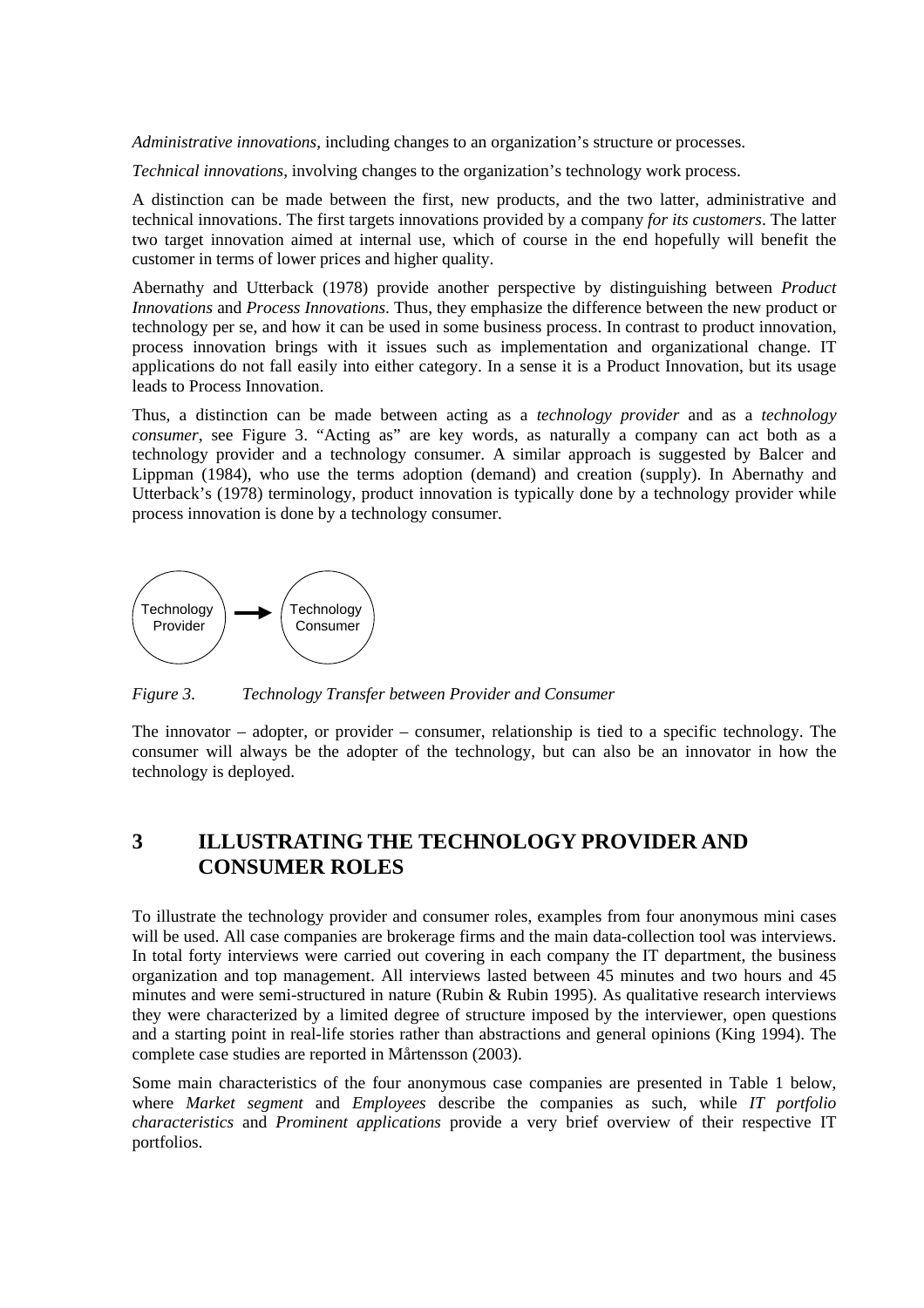| Company                         | Lambda                                                                                | <b>Delta</b>                                                                          | Tau                                                                              | <b>Gamma</b>                                                                                                    |
|---------------------------------|---------------------------------------------------------------------------------------|---------------------------------------------------------------------------------------|----------------------------------------------------------------------------------|-----------------------------------------------------------------------------------------------------------------|
| Market segment                  | Institutions                                                                          | Institutions                                                                          | Retail                                                                           | Retail                                                                                                          |
| Employees<br>(magnitude)        | 10                                                                                    | 500                                                                                   | 50                                                                               | 10000                                                                                                           |
| IT portfolio<br>characteristics | Very streamlined<br>consisting primarily<br>of proprietary<br>EdbTrade<br>application | Proprietary state-of-<br>the-art solutions                                            | Standard packages<br>with proprietary<br>solutions where<br>absolutely necessary | Mix of old legacy<br>back-office<br>applications and<br>modern standard<br>package front-office<br>applications |
| Prominent<br>applications       | Proprietary<br>EdbTrade                                                               | Proprietary front-<br>office application.<br>Proprietary back-<br>office application. | Corporate web site<br>Standard package<br>front-office<br>application.           | Standard package<br>front-office<br>applications<br>Proprietary back-<br>office applications<br>Web site        |

| Table 1. | Some Overall Characteristics of the Case Companies |  |  |
|----------|----------------------------------------------------|--|--|
|          |                                                    |  |  |

### **3.1 Lambda**

Lambda was started as a green-field start-up in the mid-1990s. The business idea of being an electronic discount brokerage called for a different technical set-up than what was common in the industry at that time. By providing its customers with a computer terminal and a direct line into (the electronic virtual trading floor of) the stock exchange, Lambda brought a value proposition to its customers different than the usual one. Instead of offering analyses on what stocks to buy or sell and then taking care of the actual buying and selling, Lambda put a tool in the hands of their customers. Lambda conscientiously unbundled (cf. Clemons et al 1996) the standard brokerage offering consisting of a combination of analyses and order execution, by discarding analyses and focusing solely on order execution.

In many dimensions Lambda's service was worse than the prevailing standard since there was no personal communication with a broker. In other dimensions, such as trading floor feeling, Lambda brought a new value proposition to its customers. In very much the same way as disruptive technologies are discussed (Bower & Christensen 1995, Christensen 1997), Lambda's offering to its customers can be labeled a disruptive service. In Chandy and Tellis' (1998) terminology, Lambda provides a high *customer need fulfillment per dollar* in some areas, namely trade execution (but not in terms of analyses), and provides a high degree of *technology newness* compared to traditional brokerages, thus meeting the criteria of a radical innovation.

The choice to use new technology as a technology provider was clearly a business decision. The entrepreneurs starting Lambda even claim that without the electronic part of electronic discount brokerage, it would probably not have been interesting enough to start Lambda. Thus, a prerequisite for Lambda's existence is the identified business opportunity to become a new entrant providing a disruptive service to the customers of the brokerage community.

It can however be noted that even though the business opportunity was created by the technological development, i.e. it became possible to provide electronic discount brokerage services, what Lambda considers to be first mover advantages are not technical in nature. Instead they mention legal and organizational issues as well as user habits.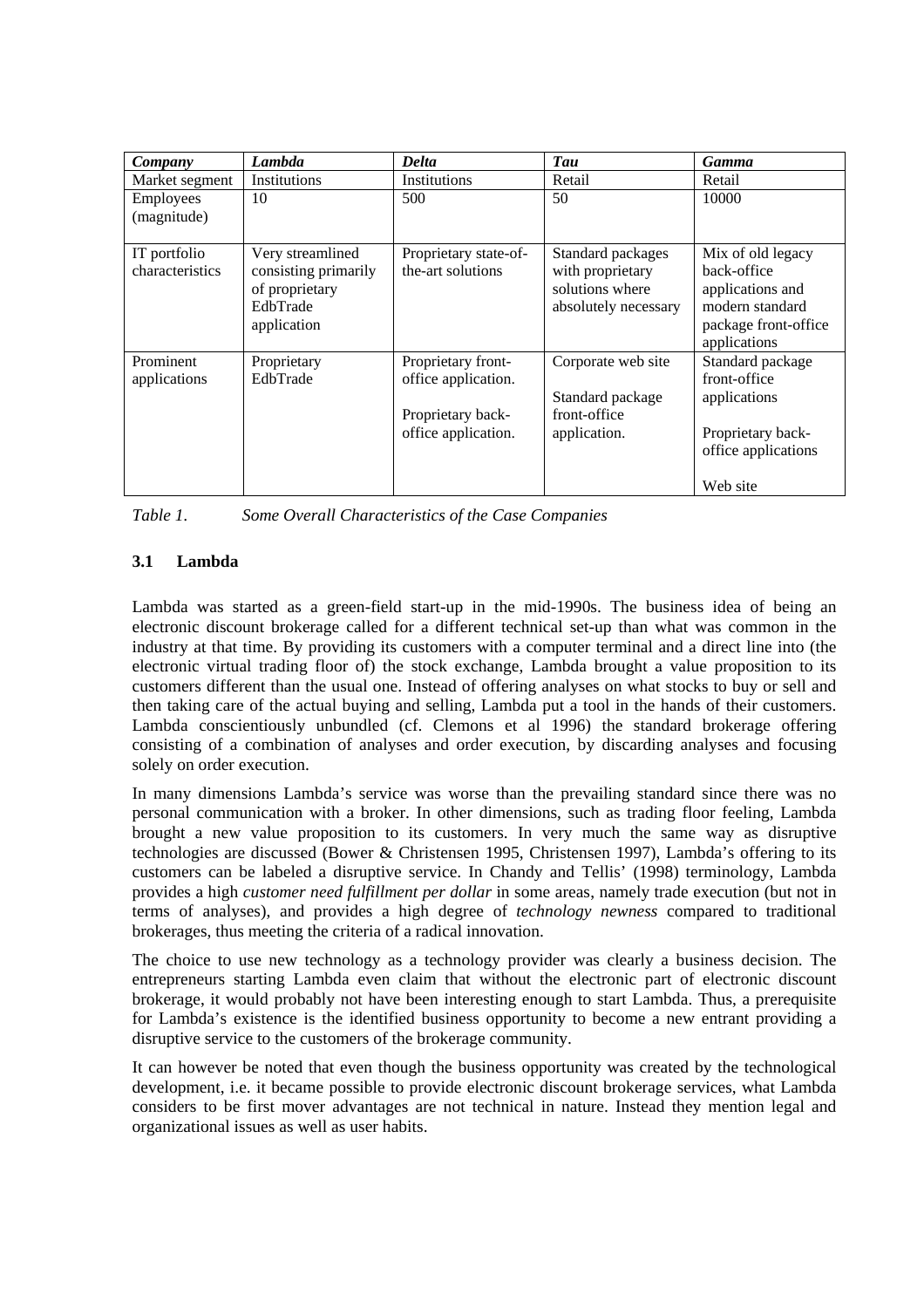#### **3.2 Delta**

Delta is a well-established full-service brokerage firm targeting institutional investors. It acts as a technology provider in quite a limited fashion. The main example is the customer web site, where Delta tries to tie its customers closer. Instead of using existing clearinghouse style portals for research reports, Delta uses its own web site, which partly acts as a replica of some internal applications. The Java based analysis tool available on the web site is a simplified version of the analysis tools that the analysts use and allows customers to try their own scenarios. Thus, customers get partial access to the functionality of proprietary solutions. Instead of just providing analysts' research reports to the customer, Delta's IT solution is (partly) made available to the customer.

From a technology consumer perspective Delta claims to be among the first to get things working using new technology, even though others may be quicker to start experimenting. The research database used by the equity research department, and its way of distributing research via the Internet was an early adoption of Internet technology. Thus, Delta is able to move fast through the stages of knowledge creation and knowledge retention in order to apply their knowledge (cf. Iansiti 1998).

#### **3.3 Tau**

Tau is a low-cost do-it-yourself brokerage firm targeting the retail investor. Prior to the world wide web, Tau pursued the same business strategy using phones as the main communication channel to its customers.

Currently, Tau acts as a technology provider for its customers on the web. Tau's idea of providing a simple do-it-yourself way of trading stocks also means that their targeted market niche is not looking for the newest and hottest technology. Hence, the introduction of new technology must be adjusted to fit the needs and wants of their users (Dhebar 1996). Along these lines, the technology provided by Tau (e.g. its web site) is simple and straight forward, with as few bells and whistles as possible.

To Tau, IT is an explicit way of reducing costs. In line with this, the CEO does not intend to be the first to introduce new technology, even though he dreads being the last one to do so. Not being the first mover forces Tau to have short lead times in order to catch up somewhat with the early adopters. There are several reasons congruent with the active choice not to be the first mover. Some stem straight from the business strategy or even business vision of Tau. Since availability is deemed much more important than new functionality, it is natural to avoid technologies that are too young.

Of course, choosing to be an Internet brokerage business means choosing to rely on a somewhat unproven technology. Of course, given the competitive arena there are few alternatives to this strategy, especially for a discount broker like Tau.

#### **3.4 Gamma**

Gamma is a large full-service commercial bank where Gamma Markets manages the securities trading. Gamma Markets acts as a technology provider in terms of the web site providing securities trading to the retail customer. The new securities trading solution is offered to Internet bank users in a deliberate staged rollout process, where the solution is offered to one set of users at a time. First, the Internet bank users most likely to become users are selected. In this case, it is not the technical delivery that worries Gamma, since getting the technology itself to scale is less of a practical problem. The challenge lies in soft add-ons such as help desk services. Actually delivering the innovation can become problematic as was identified by Griliches (1957).

From a consumer perspective, Gamma has two organizational units covering the development of new technologies, *IT Strategic Control* and the *E-business* business area. One reason for this is cost control,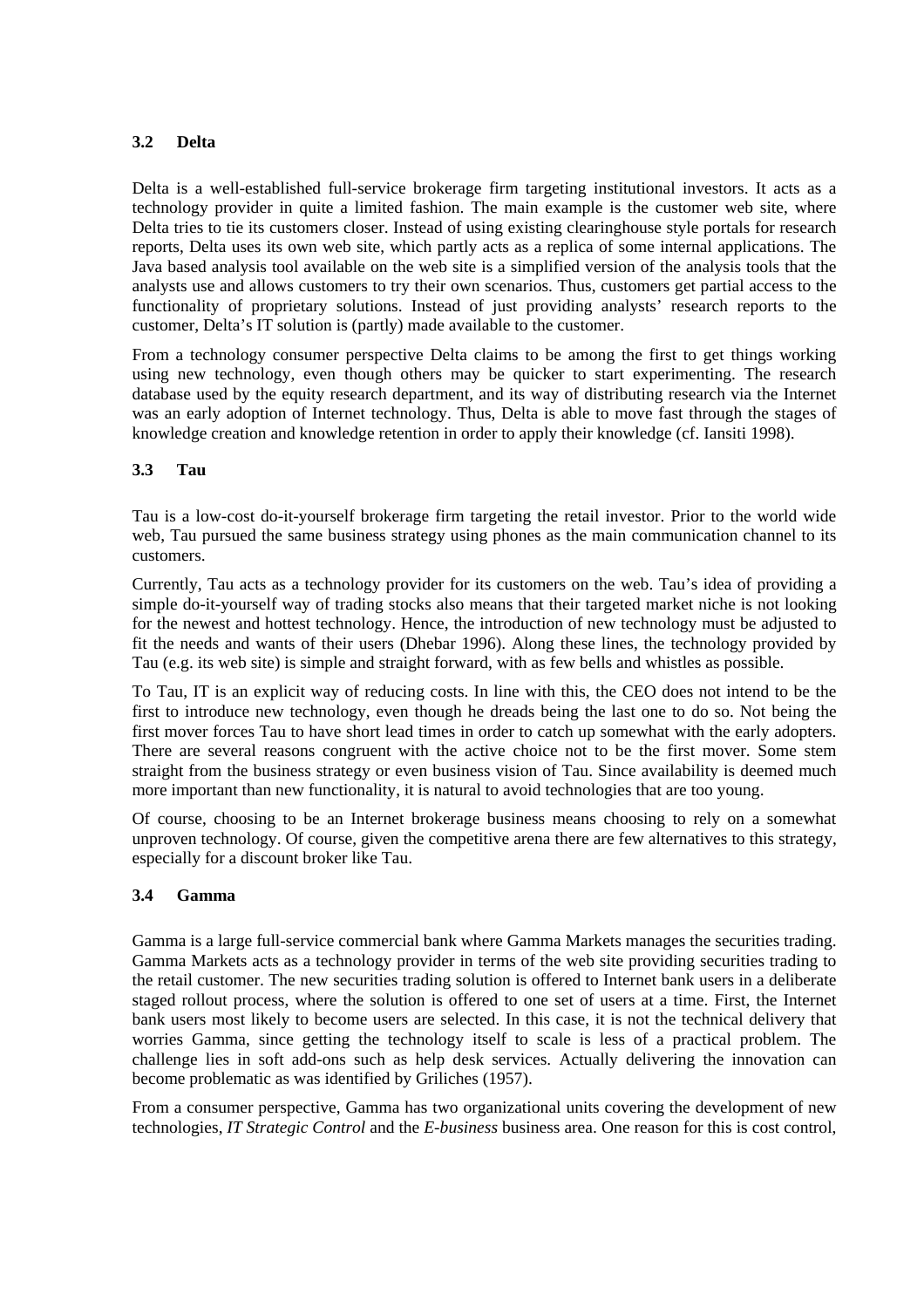i.e. centralizing allows the organization to know how much is spent on projects related to new technologies. Another reason is to achieve critical mass in these efforts.

It is noteworthy that when Gamma has been at the leading technological edge (the development of the first version of web-based securities trading), the move was not triggered by any of those organizational units, but rather by some entrepreneurs at the line organization at Markets. Some people saw the business opportunity inherent in the new technology (in this case Internet technology in general, and web technology specifically).

This origin is interesting in comparison to Christensen's (1997) advice on coping with disruptive technologies, namely that they are best adopted by small, independent subsidiaries. At first glance, Markets is a small, fairly independent part of Gamma, at least from a business perspective. On the other hand, the development effort was carried out in close cooperation with the business at Markets, and in fact it was to this business it could be considered a disruptive alternative. So, the development effort was independent of the major IT department, but not independent of Market's core business.

### **4 THE WORLD WIDE WEB EXAMPLE**

We will now turn specifically to the world wide web as an example and study how this new technology affected the four case companies.

Lambda offered an electronic linkage to the marketplace very early. Thus, it provided a disruptive service to its customers in comparison to the traditional brokerage. However, the world wide web turned Lambda into somewhat of an incumbent as similar solutions based on the public Internet and the world wide web have entered the marketplace. Lambda is targeting institutional customers who are presently willing to bear the costs of leased lines. The low-end segment of retail customers is however targeted by several brokerages using Internet solutions (e.g. Tau).

Delta incorporated the new technology into its existing business model where the service to existing institutional customers is enhanced by, for instance, electronic distribution of analysis reports. In this sense, Internet is only a new means to distributing information to the customer and has the character of a sustaining technology (cf. Christensen 1997). Concerning actual securities trading Delta does not deploy web-based solutions. Such solutions are disruptive to Delta's traditional existing service which incorporates personal interaction with brokers etc.

Tau is quite similar to Lambda in the sense that it is offering an unbundled version of the traditional brokerage service. It used to offer a phone-based solution, but switched to the Internet and the world wide web when appropriate, thus using it as a sustaining technology for its business strategy. Even as an Internet brokerage, its solution is towards the low-end since fewer add-on services, such as news feeds are offered. Other Internet brokerages have gone the other way. In line with Christensen's (1997) predictions, different dimensions of the product or service offered are used to compete until nothing but price remains. Many of Tau's competitors have chosen to add, for instance, news feeds in an effort to avoid competing on price alone. Thus, for Tau the world wide web really is not a disruptive technology. Rather it is a better and cheaper way of interacting with the customer than the original phone-based trading. The crucial distinction is between Tau's phone based trading, which was completely execution oriented, and traditional phone based trading, which includes analysis and personal service from the broker (as for Delta).

Gamma thrived early on based on a first-generation application developed by some entrepreneurs in the line organization. This is consistent with Christensen's (1997) argument that disruptive technologies are usually adopted by smaller companies (or independent organizational units of larger companies). The reason for this is that they are small enough to get excited by the initially very limited market for the technology (or in this case service). It is noteworthy that Gamma's formal organization was significantly slower in catching on to the new technology.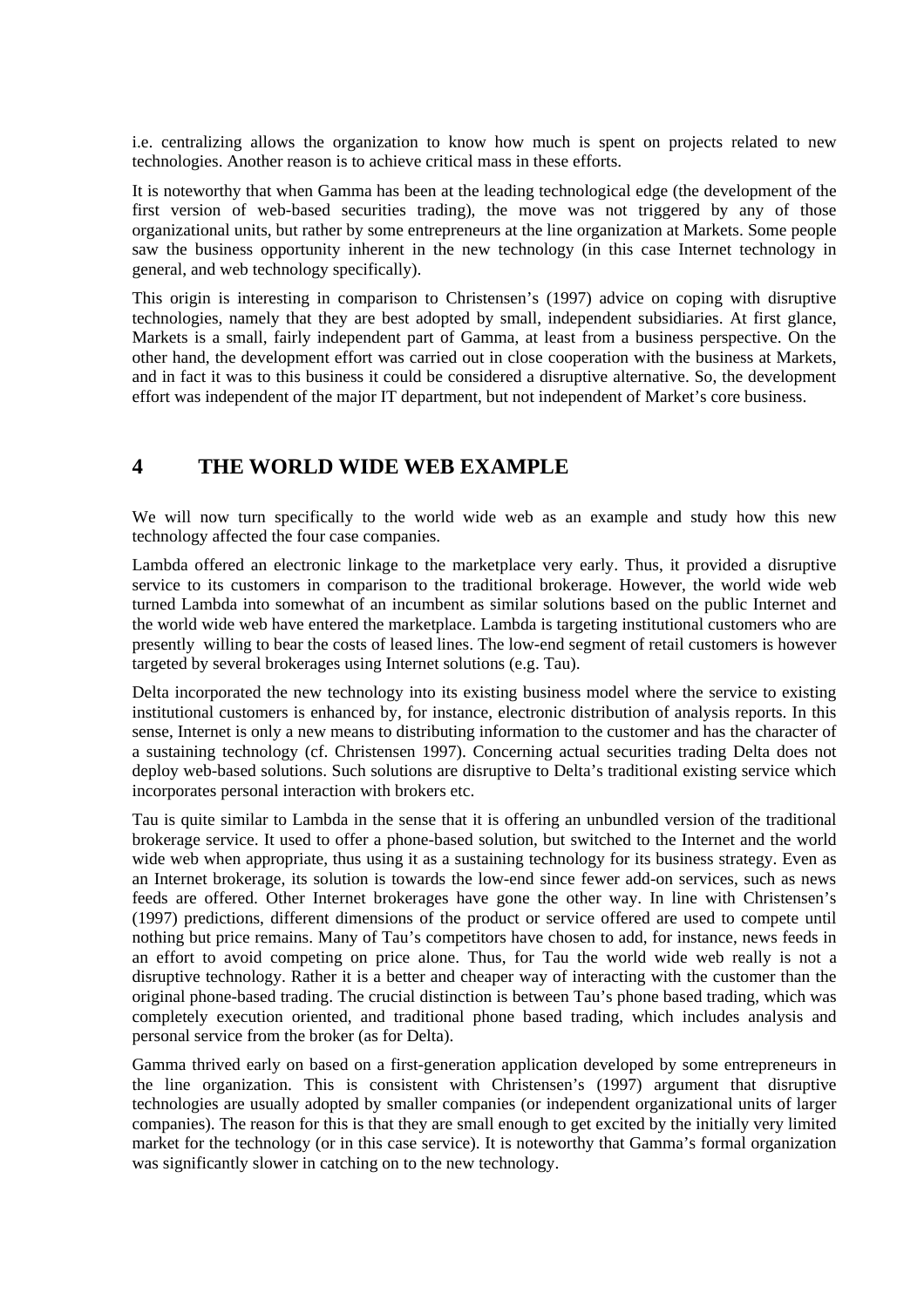As is illustrated above, it is not feasible to categorize the world wide web as such as either a disruptive or a sustaining technology. Instead this varies with the technology's usage and how it relates to the company's existing business. The usage can be disruptive or sustaining in relation to prior activities and a company's business strategy as described in Table 2.

| Company | World Wide Web relative to existing business strategy                         |
|---------|-------------------------------------------------------------------------------|
| Lambda  | Sustaining in terms of technology-based interaction with customer.            |
|         | Disruptive concerning technology choice (public Internet vs. leased lines)    |
| Delta   | Disruptive to Delta's traditional analysis-based securities trading customer  |
|         | interaction.                                                                  |
|         | Sustaining to the research department and their report distribution.          |
| Tau     | Sustaining to Tau's traditional low-cost way of receiving order-flow over the |
|         | phone.                                                                        |
| Gamma   | Disruptive to Gamma's traditional branch-office based customer interaction    |

*Table 2. World wide web as disruptive and sustaining technology* 

Looking at the world wide web from a provider – consumer perspective provides a similar multifaceted result. It is important to keep in mind that when a new technology (in this case in the form of the world wide web) causes companies to take on a new role as technology providers it does not imply that they provide the technology itself. Instead the technology enables developing new solutions (websites, thin trading applications etc) which the company provides to its customers.

The case companies' different approaches are compared in Table 3.

| Company | Disruptive / Sustaining                                                        | <b>Technology Provider (TP)</b> | <b>Adoption Strategy for WWW</b>                                   |
|---------|--------------------------------------------------------------------------------|---------------------------------|--------------------------------------------------------------------|
| Lambda  | Disruptive                                                                     | Was already TP                  | Decided not to adopt.                                              |
| Delta   | Disruptive to securities<br>trading.<br>Sustaining to report<br>dissemination. | Was not TP                      | Adopted for report<br>dissemination but not<br>securities trading. |
| Tau     | Sustaining                                                                     | Was not TP                      | Adopted for securities<br>trading.                                 |
| Gamma   | Disruptive                                                                     | Was not TP                      | Adopted locally                                                    |

*Table 3. Different approaches to the world wide web* 

We can see that the world wide web caused at least Tau and Gamma to become technology providers in the sense that the securities trading changed character. Instead of communicating with their customers over phones or at branch offices (Gamma), the world wide web is used a the main means of communication.

Analyzing Table 3 it can be concluded that:

*Lambda* was already a technology provider but chose not to adopt the disruptive web technology.

*Delta* was not a technology provider and chose to adopt where sustaining but not where disruptive.

*Tau* was not a technology provider and chose to adopt the sustaining technology

*Gamma* was not a technology provider but chose to adopt the disruptive technology locally.

In general, when a new technology opens up new opportunities which requires a company to become a technology provider several different perspectives can be identified. The new opportunities can either be sustaining or disruptive related to the company's existing business. The company can also either already act as a technology provider or not. These perspectives are summarized in Figure 4 below.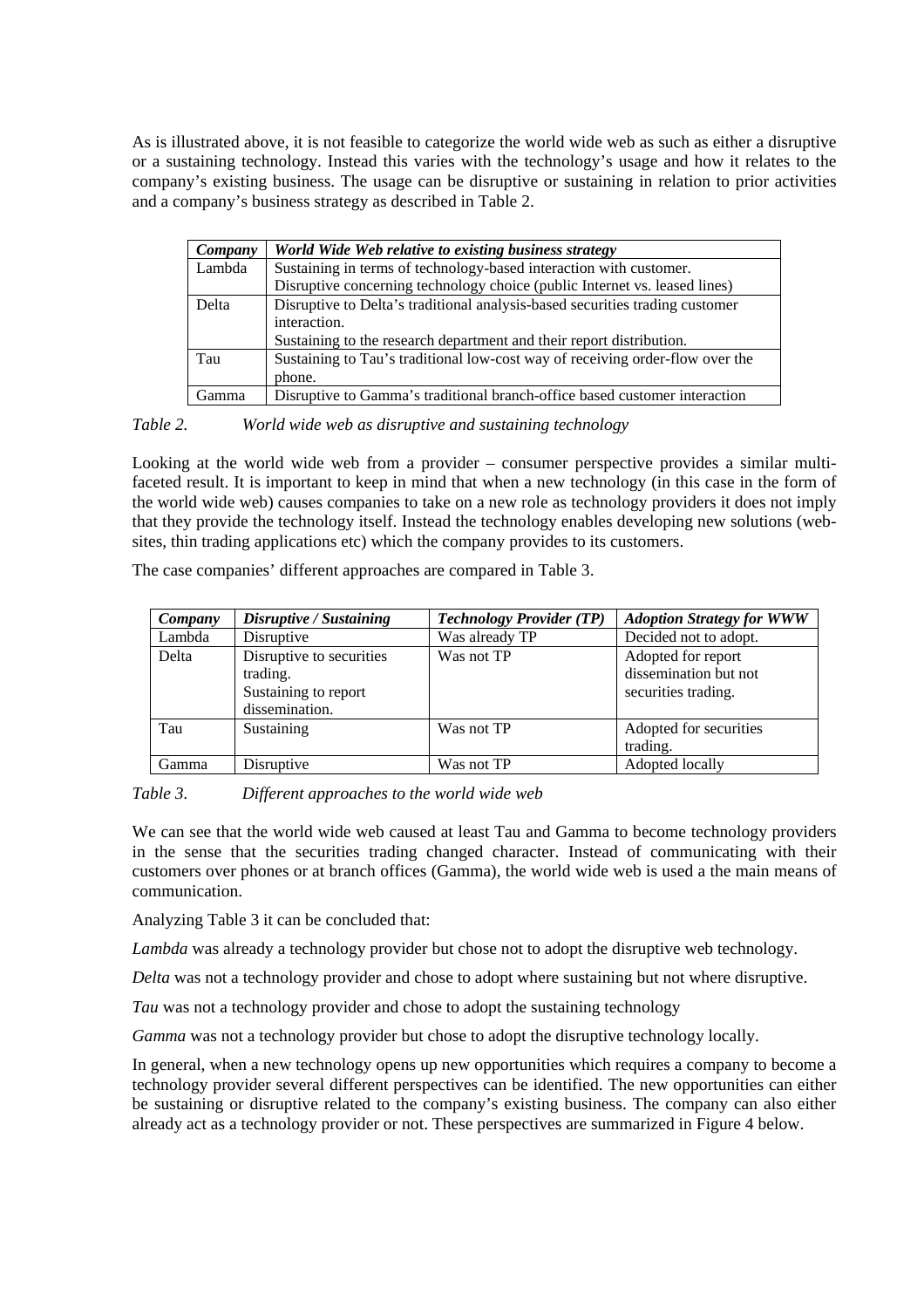#### Likely to be reluctant to adopt. (Gamma, Delta – securities trading) Likely to be eager to adopt and take on new role. (Tau, Delta – report dissemination) Traditional challenges (cf. Christensen, 1997). (Lambda) Business as usual **Sustaining Disruptive No Yes company's existing business? Does the company already act as a technology provider?**

*Figure 4. Different scenarios when adopting a technology implies becoming a technology* 

**How does the new technology relate to the** 

*provider* 

Traditionally, the literature on technology shifts discusses the lower half of Figure 4 (e.g. Christensen 1997, or if using incremental – radical e.g. Utterback 1994). A main contribution of this paper is the upper half. Some new technologies in fact makes technology non-providers to become technology providers. If the opportunities opened up by the new technology are sustaining to its current business (as for Tau) this migration is likely to be smoother since the company's business model and value network (Christensen & Rosenbloom 1995) can remain the same. If however the opportunities opened up are disruptive in nature in relation to the company's current business the challenge is twofold. Not only must traditional challenges with disruptive technologies (cf. Christensen 1997; Christensen & Bower, 1996) be managed, the company also faces the challenge of turning into a technology provider. This partly means changing business strategy (by incorporating technology providing services) which is inherently difficult.

It is noteworthy that becoming a technology provider brings with it implication not always considered at first. By providing e.g. an application to its customers the company in fact becomes a software provider, something that not necessarily lies within the natural area of expertise for a brokerage firm. In fact, it can be considered quite a leap in business strategy. This is indeed noted by Gamma when they fear future challenges in e.g. providing help-desk services.

### **5 CONCLUSIONS**

One conclusion relates to the dichotomy sustaining vs. disruptive technologies. As has been shown above, this not necessarily a property of the technology itself, but instead depends on how it relates to the business of the specific company. In this regard, the interesting dichotomy is not so much "sustaining or disruptive" ("this technology is sustaining") as it is "sustains or disrupts" ("this technology sustains [our business strategy]"). It should be noted that the theory of disruptive technologies is based on technologies in general (cf. Christensen 1997), but in this paper it is applied to IT. Since IT is a very plastic type of technology, whose usage can vary significantly, it is maybe only natural that the distinction between the technology per se and its usage plays a more significant role than in the original theory.

Furthermore, the distinction between acting as a technology provider and as a technology consumer has been stressed. An interesting aspect of some technologies is that they may cause companies to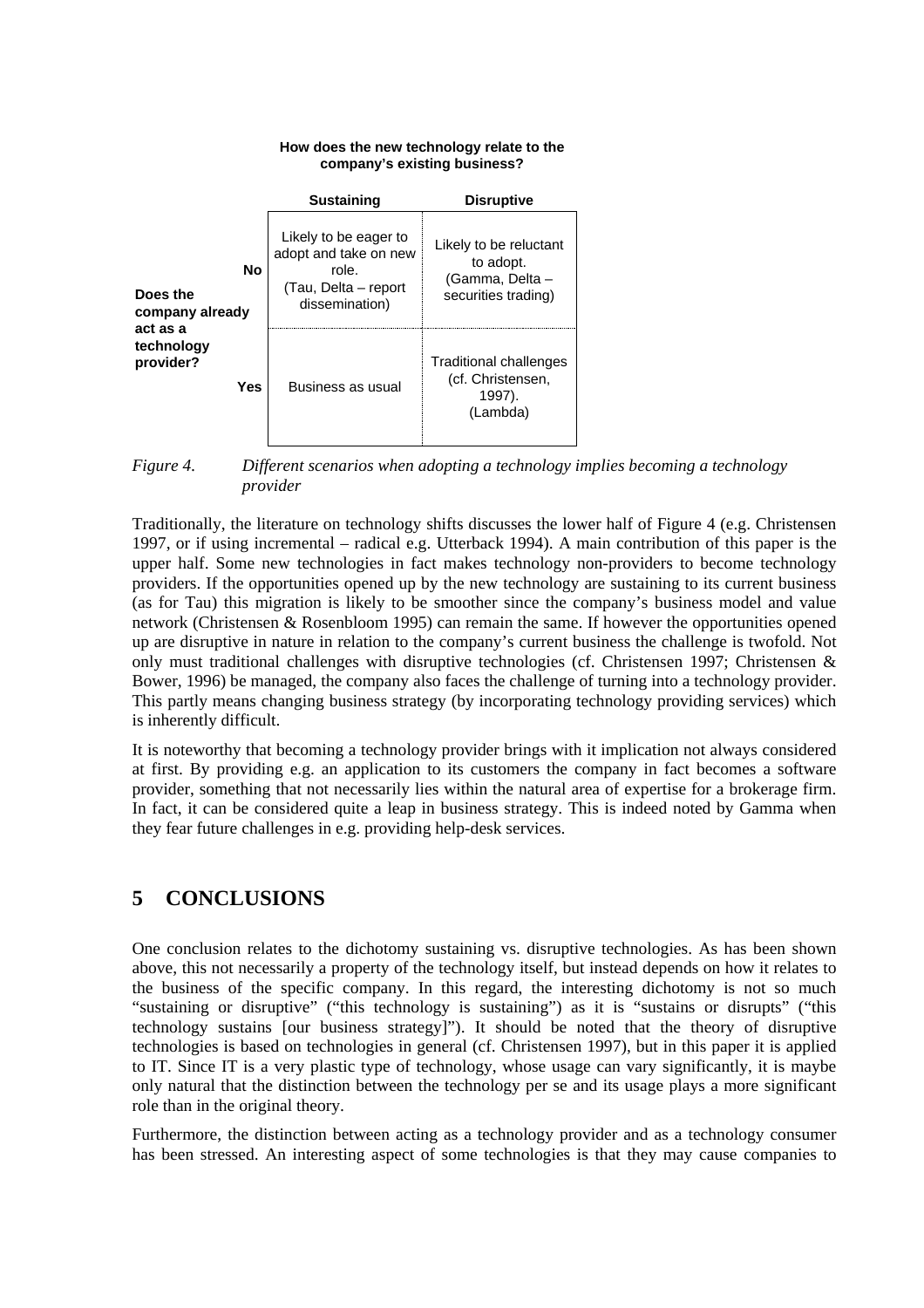move from not being technology providers to actually provide technology to its customers. Doing this when the technology sustains the current business is likely to be quite attractive (e.g. Tau) since it will help the company to conduct its business in new, better ways. Doing it for a technology that disrupts the current business is likely to be less attractive. Not only do the traditional challenges with disruptive technologies come into play, the additional challenge of becoming a technology provider is added.

Thus, it is argued that there is really an interdependence between technology shifts and business operations. The character of a technology shift is more fruitfully determined in relation to some business operation instead of by judging the technology per se. Some important technology shift characteristics depend on the technology *usage* in some business. Thus, the business operations affect the technology shift, or rather its characterization. It has also been shown how a technology shift affects the business operations of a company, not only in the traditional way of changing how some activities are carried out, but more fundamentally in terms of what kind of business the company is actually in. Becoming a technology provider is conceptually a significant change.

A concluding remark is that the technology provider – consumer distinction makes it quite conceivable for two competing companies to frame themselves very differently. One company could very well frame itself as a "brokerage firm which uses IT", while another, emphasizing its technology provider role, could frame itself as an "outsourcing provider which happens to deliver securities trading services".

#### References

- Abernathy, W. J. and Utterback, J. M. (1978). "Patterns of Industrial Innovation", *Technology Review*, 80 (7), 41-47.
- Balcer, Y. and Lippman, S. A. (1984). "Technological Expectations and Adoption of Improved Technology", *Journal of Economic Theory*, 34 (2), 292-318.
- Bower, J. L. and Christensen, C. M. (1995). "Disruptive Technologies: Catching the Wave", *Harvard Business Review*, 73 (1), 43-53.
- Chandy, R. and Tellis, G. J. (1998). "Organizing for Radical Product Innovation: The Overlooked Role of Willingness to Cannibalize", *Journal of Marketing Research*, 35 (4), 474-487.
- Channon, D. F. (1998). "The Strategic Impact of IT on the Retail Financial Services Industry", *Journal of Strategic Information Systems*, 7 (3), 183-197.
- Christensen, C. M. (1997). *The Innovator's Dilemma: When New Technologies Cause Great Firms to Fail*, Harvard Business School Press, Boston, MA.
- Christensen, C. M. and Bower, J. L. (1996). "Customer Power, Strategic Investment and the Failure of Leading Firms", *Strategic Management Journal*, 17 (3), 197-218.
- Christensen, C. M. and Rosenbloom, R. S. (1995). "Explaining the Attacker's Advantage: Technological Paradigms, Organizational Dynamics, and the Value Network", *Research Policy*, 24 (2), 233-257.
- Clemons, E. K., Croson, D. C. and Weber, B. W. (1996). "Market Dominance as a Precursor of a Firm's Failure: Emerging Technologies and the Competitive Advantage of New Entrants", *Journal of Management Information Systems*, 13 (2), 59-75.
- Cooper, A. C. and Schendel, D. (1976). "Strategic Responses to Technological Threats", *Business Horizons*, 19 (1), 61-69.
- Day, G. S. and Schoemaker, P. J. H. (2000). "A Different Game", in: Day, G. S. and Schoemaker, P. J. H. with Gunther, R. E. (eds.), *Wharton on Managing Emerging Technologies*, John Wiley & Sons, New York, NY, pp. 1-23.
- Dewan, S. and Mendelson, H. (1998) "Information Technology and Time-Based Competition in Financial Markets", *Management Science*, 44 (5), 595-609.
- Dhebar, A. (1996). "Speeding High-Tech Producer, Meet the Balking Consumer", *Sloan Management Review*, 37 (2), 37-49.